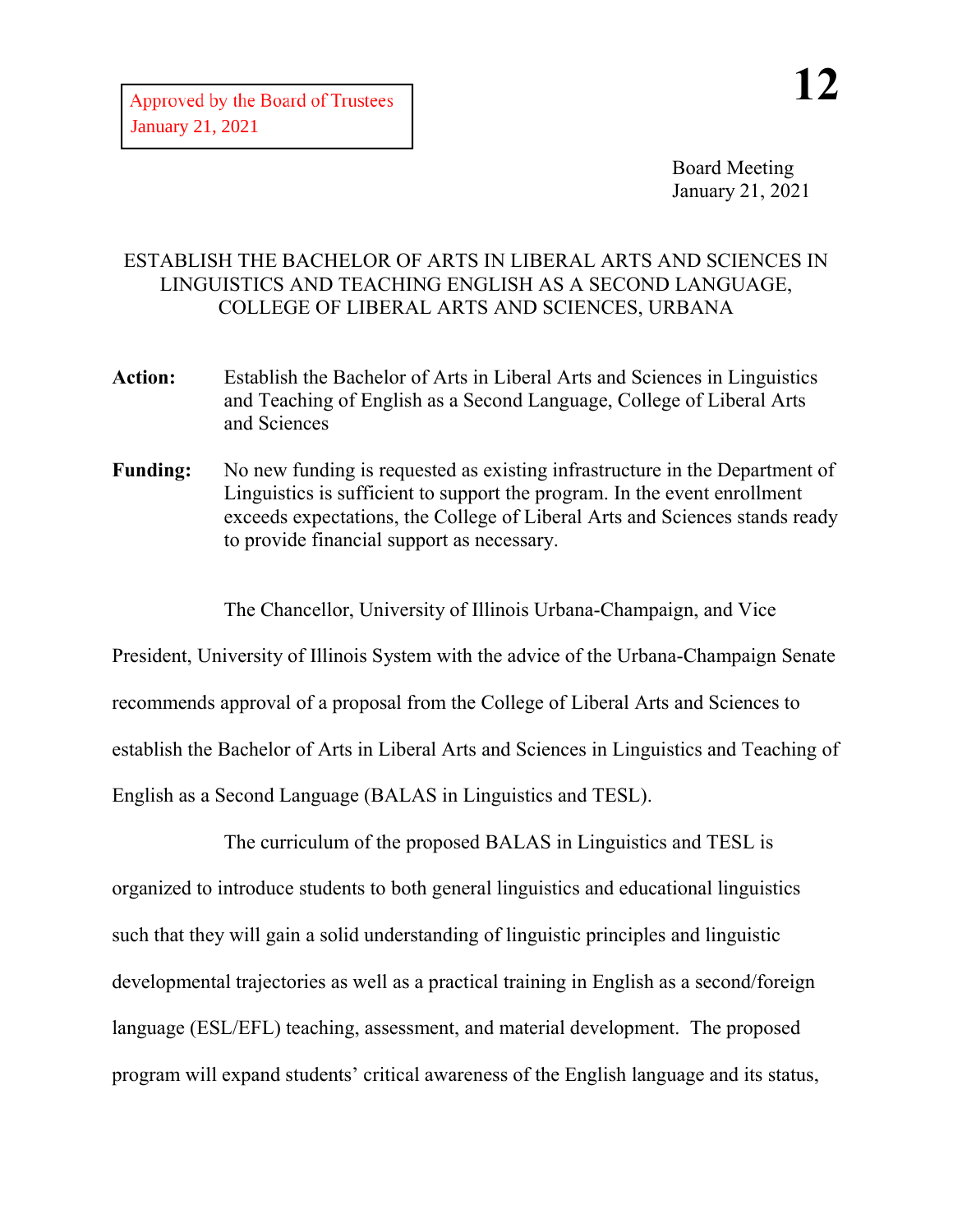acquisition, and use around the globe. Graduates will be positioned to pursue careers in areas such as ESL/EFL teaching in the United States and abroad; ESL/EFL textbook publishing, language testing, technical or professional communication, material development in English for academic, legal, and medical purposes; and/or languagerelated research.

Teaching of ESL/EFL-related (TESL) degrees are usually only offered at the graduate level. As a leading institution with a long history of offering teaching of English as a second language courses and programs, the University of Illinois Urbana-Champaign will be the forerunner in offering a comprehensive undergraduate degree in TESL in conjunction with Linguistics. Capitalizing on the university's comprehensive linguistics program, the proposed program represents a merger of disciplines that offers students a unique opportunity with a bachelor's level program that combines linguistics with TESL. The BALAS in Linguistics and TESL will increase the number of postsecondary degrees in fields of critical skills shortages to meet the demands of the economy and an increasingly global society. With the number of English learners in the state, the nation, and around the world increasing, demand for TESL is on the rise. In the past, it was often enough to simply be a native speaker of English to gain employment in English language teaching. The types of jobs available to individuals without adequate training are often now at a much lower level of pay with a higher workload. The proposed program will give University of Illinois Urbana-Champaign graduates a significant advantage over almost all other entry-level bachelor's degree-holding applicants in this field.

2